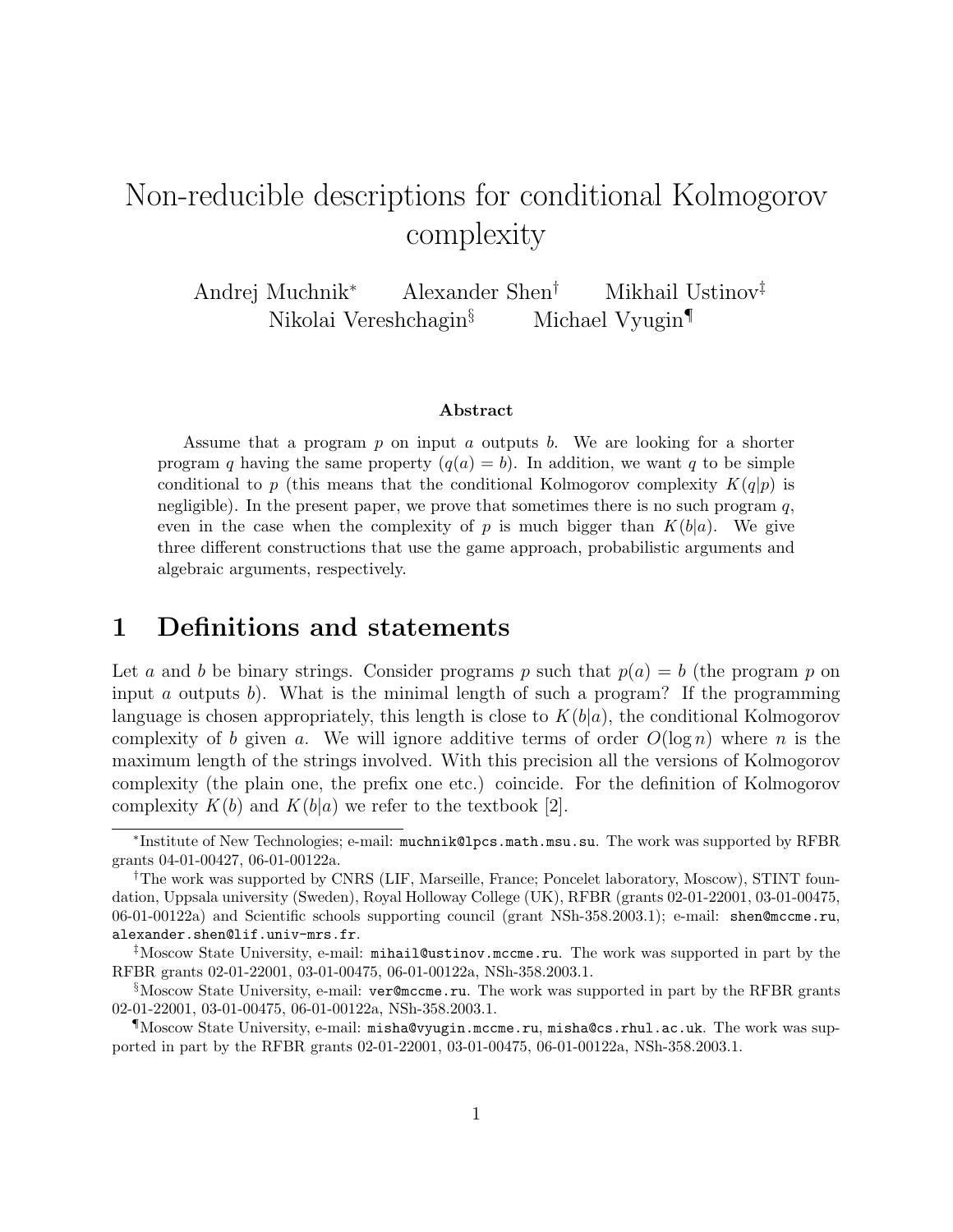To avoid references to a specific programming language we will consider "descriptions" instead of programs. A string  $p$  is called a conditional *description* of a string  $b$  given  $a$  if  $K(b|a, p)$  is negligible. Here  $K(b|a, p)$  stands for the conditional complexity of b given the pair  $\langle a, p \rangle$ . We will specify what is considered as "negligible" in each case.

For given a and b consider all strings p such that  $K(b|a, p) \approx 0$ . One can easily verify that the length of any such p is at least  $K(b|a)$ . This bound is tight. Both assertions are true with  $O(\log n)$  precision; the same precision is required in the equality  $K(b|a, p) \approx 0$ .

We say that a description q is a *simplification* of a description p if  $K(q|p) \approx 0$  with logarithmic precision. The relation  $K(q|p) < \varepsilon$  is not transitive for a fixed  $\varepsilon$ :  $K(q|p) < \varepsilon$ and  $K(r|q) < \varepsilon$  imply only that  $K(r|p) < 2\varepsilon + O(\log n)$ . However, this relation resembles a pre-ordering on strings and we are interested in the structure of the set of all conditional descriptions (for given  $a, b$ ) with respect to this "pre-ordering".

The string b itself is a conditional description of b given a. Muchnik [1] has shown that, among all descriptions of b relative to a, there exists a description of minimal length  $(\approx K(b|a))$  that is at the same time a simplification of b. We will prove that this is not true in the general case (for arbitrary description p instead of b): for some  $a, b$  there is a description p of complexity much larger than  $K(b|a)$  that has no simplifications of length close to  $K(b|a)$ .

The exact statement is as follows:

**Theorem 1.** There exists a function  $\varepsilon = \varepsilon(k, n)$  of order  $O(\log(k+n))$  such that for all k, n there are strings  $a, b, p$  of lengths  $n, 2n, k$ , respectively, having the following properties:

(a)  $K(b|a, p) \leq \varepsilon$  ("the string p is a conditional description of b given a");

(b)  $K(p|a) \geq k - \varepsilon$  ("... that has complexity close to its length k even with condition a"); (c) there is no string q such that  $K(q) \leq k - n - \varepsilon$ ,  $K(q|p) \leq n - \varepsilon$  and  $K(b|a,q) \leq n - \varepsilon$ ("p has no simplifications of complexity  $k - n$ ").

To be specific, in this theorem we have (quite arbitrary) chosen some relation between lengths of strings a and b. The statement is interesting when  $k \gg 2n$  (e.g., if  $k = 4n$ ); it says that we have a description p that has high complexity k (even if a is known, so p is a "random" string independent of a), but there is no simplification of  $p$  that has complexity less than  $k - n$  even if  $k - n$  is much larger than the lower bound  $K(b|a)$  which does not exceed  $2n$  (the length of b). Note that the word "negligible" is understood in a rather strict way when we guarantee it in (a), but quite liberal for the adversary in (c) (the bounds for  $K(q|p)$  and  $K(b|a,q)$  are  $n - \varepsilon$  which is much more than  $O(\log n)$ .

In the preliminary version of this paper [3] we gave a more natural (but weaker) version of this statement and three different proofs of it (using games, probabilistic arguments and explicit algebraic construction). The current version includes improvements made by two of us (M.U. and A.M.); to avoid repetitions now we give the game proof of Theorem 1 (Section 2), a probabilistic proof of a stronger statement (Theorem 2 below) and a combinatorial proof of a constructive version of Theorem 1 (Theorem 3 below).

Before formulating these improved statements, let us note that Theorem 1 is only interesting if k is bigger than  $2n$ . If k is close to  $2n$  (or is less) then the statement of Theorem 1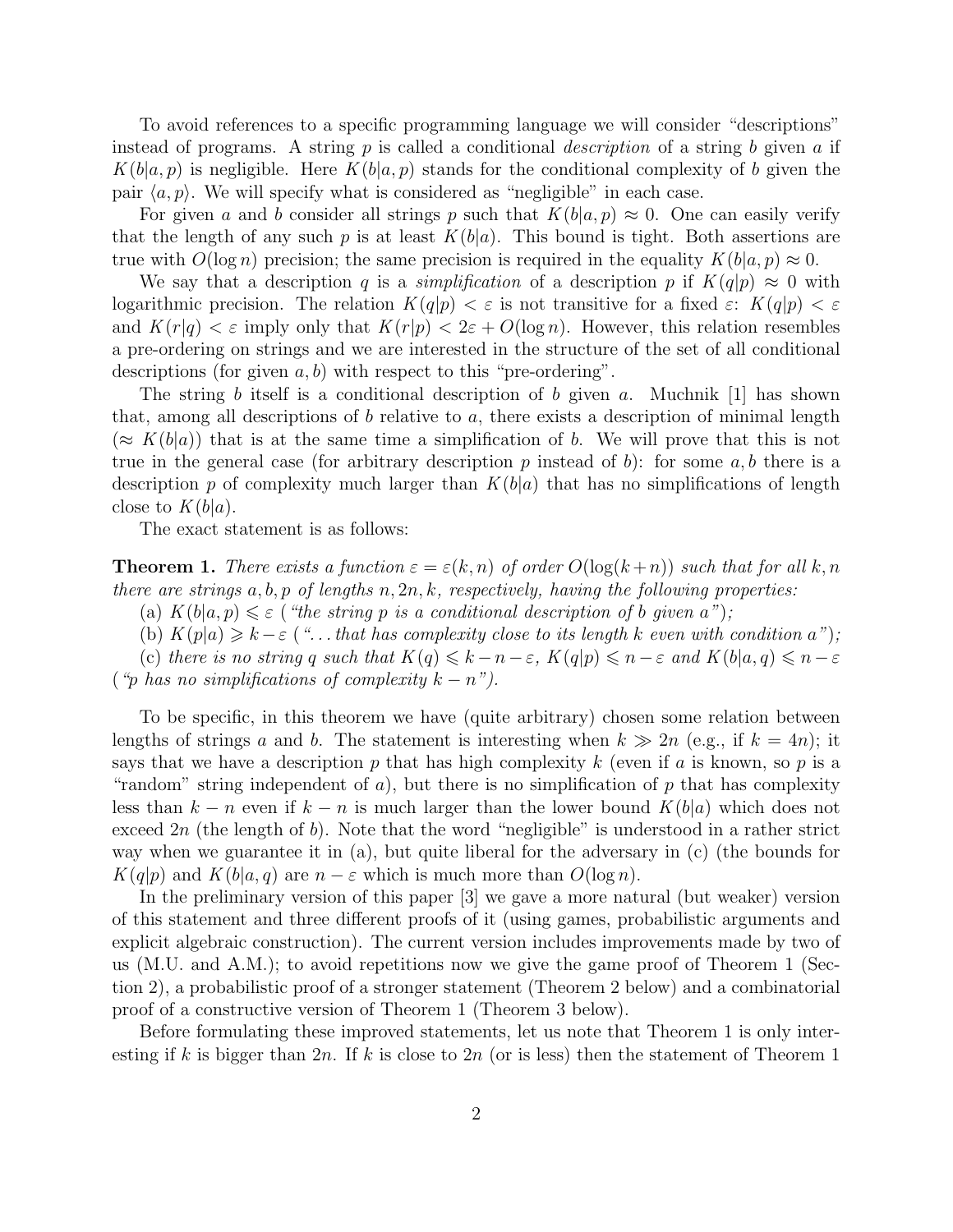becomes trivial. Indeed, if  $k \leq 2n$ , let a be the empty string, p a random string of length k (that is,  $K(p) \ge k$ ) and  $b = p00 \ldots 0$ . If some q satisfies (c), then we get

 $K(b) \leq K(q) + K(b|a,q) + O(\log n) \leq k - 2\varepsilon + O(\log n).$ 

If  $\varepsilon$  is big enough, this inequality contradicts the choice of b having complexity  $k+O(\log n) \leq$  $2n + O(\log n)$ . The same argument applies if k is slightly larger than n, that is,  $k =$  $2n + O(\log n)$  (in this case to construct b we trim p to the length n).

Theorem 1 asserts only that *there exists* a pair of strings  $\langle a, b \rangle$  having a non-reducible description of b given a. Surprisingly, it turns out that for all  $\langle a, b \rangle$  and k, except for trivial cases, there exists a non-reducible description p of b relative to a of complexity k. Here are the trivial cases:

(1)  $K(a) \approx 0$ ; in this case the string b is a simplification of every description of b given a.

(2)  $K(b|a) \approx 0$ ; in this case the empty string is a simplification of every description.

(3) k is much less than  $K(b|a)$ ; in this case there is no conditional description p of b relative to a of complexity about  $k$ .

The exact statement is as follows:

**Theorem 2.** For all  $k, n$  and all strings  $a, b$  such that

$$
K(a) > n + \varepsilon, \quad K(b|a) > 2n + \varepsilon, \quad k > K(b|a) + \varepsilon
$$

there exists a string p of length k having the properties (a), (b) and (c) from Theorem 1. Here  $\varepsilon$  is a function of k and  $K(a)$  of order  $O(\log(k + K(a)))$ .

Note that Theorem 2 implies Theorem 1. Indeed, let  $\varepsilon$  in Theorem 1 be three times bigger than provided by Theorem 2. Assume that  $n, k$  are given. If  $k < 2n + 2\varepsilon$  (where  $\varepsilon$  is the function from Theorem 2) then  $a, b$  can be constructed as in the remark above, without using Theorem 2. Otherwise let  $n' = n - 2\varepsilon$  and let a and b be independent random strings of lengths n and  $2n$ , respectively. Then  $a, b, k, n'$  satisfy the conditions of Theorem 2 and the string p given by Theorem 2 together with a, b satisfies Theorem 1 (with  $3\varepsilon$  in place of ε).

The proof of Theorem 2 is given in Section 3; it uses probabilistic arguments. Finally, in Section 4 we give a combinatorial proof of the following "constructive" version of Theorem 1.

**Theorem 3.** Consider a finite field F of cardinality  $2^n$ , a point  $a \in F$  and a linear function  $p(x) = p_1x + p_2$  from F to F such that  $K(\langle p_1, p_2, a \rangle) \geq 3n$ . Let  $b = p(a)$ . Then  $p = \langle p_1, p_2 \rangle$ is a description of b relative to a of complexity about 2n that cannot be simplified: for all  $i \le n/4$  there is no string q such that  $K(q) \le 2n-3i-\varepsilon$ ,  $K(q|p) \le i-\varepsilon$  and  $K(b|a,q) \le i-\varepsilon$ . Here  $\varepsilon = O(\log n)$ .

This theorem shows that for 3i-decrease in the complexity of the description we have to pay i bits in the complexity of  $K(q|p)$  or  $K(b|a,q)$ , so no significant simplification is possible if these complexities remain negligible.

The authors are grateful to all participants of Kolmogorov seminar of the Department of Mathematics (Mathematical Logic and Theory of Algorithms Division) at Moscow University.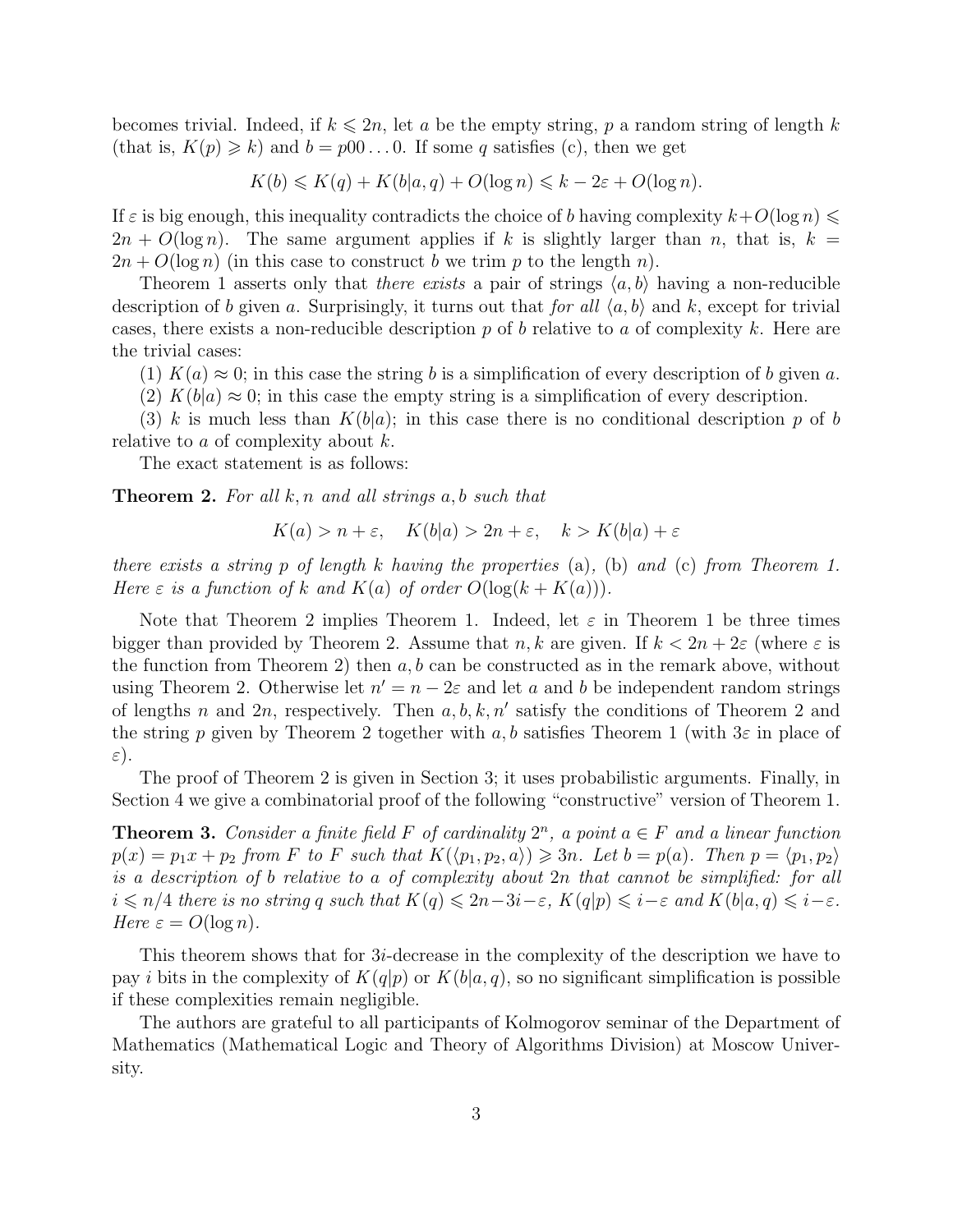#### 2 Game approach

Consider the following game we play against an adversary.

Let P, Q, A and B be finite sets (as we see later, they correspond to strings p, q, a, b respectively). On our moves we construct a partial function  $\Xi: P \times A \to B$ . At the start of the game the function  $\Xi$  is empty, and on each move we may define the value of  $\Xi$  at one point (once defined values cannot be changed later). Or we may skip the move, that is, we may leave Ξ unchanged.

The adversary on his moves constructs multi-valued functions  $\Phi\colon P\to Q$  and  $\Psi\colon Q\times A\to P$ B. That is, the values of  $\Phi$  are subsets of Q, and the values of  $\Psi$  are subsets of B. Initially  $\Phi$  and  $\Psi$  are empty (all their values are empty). At each move the adversary may add one new value to  $\Phi$  (adding a new element to  $\Phi(p)$ ) for some p) or  $\Psi$  (adding a new element to  $\Psi(q, a)$  for some q, a). The existing elements cannot be removed. The adversary also may skip the move.

The adversary must obey the following rules: the function  $\Phi$  takes on every argument at most  $\varphi$  values (i.e.,  $\#\Phi(p) \leq \varphi$  for any  $p \in P$ ) and the function  $\Psi$  takes on every argument at most  $\psi$  values  $(\#\Psi(q, a) \leq \psi$  for any q, a).

Players' moves alternate. Obviously, each player can make only finite number of nontrivial moves (moves that change the functions). Thus after a certain move all the three functions remain unchanged. The result of the game is defined as follows: we win if there exist  $p \in P$ ,  $a \in A$  and  $b \in B$  such that  $\Xi(p, a) = b$  and p, a, b are not "covered" by the adversary: the latter means that there is no  $q \in \Phi(p)$  such that  $b \in \Psi(q, a)$ .

So the game is determined by the sets  $A, B, P$  and  $Q$  (actually, only their cardinalities matter) and the parameters  $\varphi$  and  $\psi$ . We represent the function  $\Xi$  as a table with  $\#P$  rows and  $\#A$  columns. The cells of this table initially are empty; we fill them by elements of B (each cell may contain at most one element).

The adversary fills the table for function  $\Psi$ . It has  $\#Q$  rows of the same length  $\#A$  as in our table. Each cell may contain up to  $\psi$  elements of B. The adversary also constructs the function  $\Phi$ . It is convenient to represent this function by arrows going from row p of our table to all rows of adversary's table that belong to  $\Phi(p)$ . The out-degree is bounded by  $\varphi$ . We win if our table has a non-covered cell. A cell  $\langle p, a \rangle$  is *covered* if its row is connected by an arrow to a row of adversary's table that has in the same column the same element of B (and, may be, some other elements). See Fig. 1.

The proof is based on the following simple observation:

**Lemma 1.** If  $\varphi \cdot \psi < \#B$  and  $\varphi \cdot \#P + \psi \cdot \#A \cdot \#Q < \#A \cdot \#P$  then we have a winning strategy in the game.

*Proof.* The first inequality guarantees that if  $\Xi$  is not yet defined on a pair  $\langle p, a \rangle$  then we can choose a value  $b = \Xi(p, a)$  so that the cell  $\langle p, a \rangle$  is not covered (at the current step). Indeed, for each of at most  $\varphi$  values  $q \in \Phi(a)$  there exist at most  $\psi$  values  $b \in \Psi(q, a)$ , so there exists b that is different from all those values.

Choosing b in this way (assuming that there are empty slots in  $\Xi$ -table), we guarantee that after each our move there exists a non-covered cell  $\langle p, a \rangle$ . Our move is non-trivial only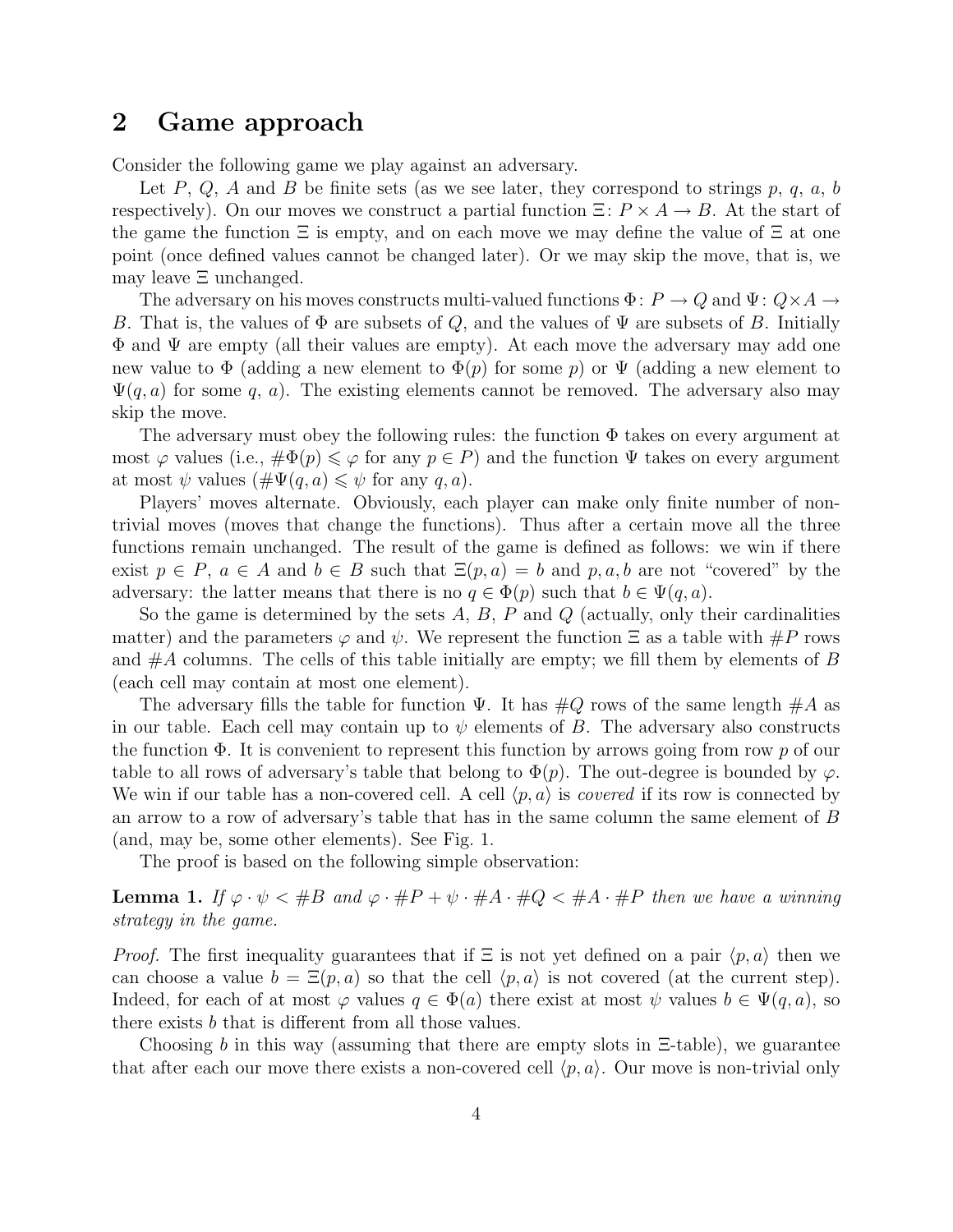

Figure 1: Cells of our table  $\Xi$  and adversary's table  $\Psi$  are filled with elements of B; each row of  $\Xi$  has at most  $\varphi$  outgoing edges, each cell of  $\Psi$  contains at most  $\psi$  elements.

when the previous adversary's move is non-trivial. The second inequality guarantees that the number of cells in Ξ-table is greater than the number of adversary's non-trivial moves (so the empty slots do exist). Indeed, for each of  $\#P$  arguments the value of  $\Phi$  may be changed at most  $\varphi$  times and for each of  $\#A \cdot \#Q$  pairs  $\langle q, a \rangle$  the value of  $\Psi$  may be changed at most  $\psi$  times.

Hence after every adversary's non-trivial move we can find an empty cell in Ξ-table and enter a value in it so that the cell becomes non-covered. The lemma is proved.  $\Box$ 

Now we prove Theorem 1 using Lemma 1. Let  $A, B$  be the set of all strings of lengths  $n, 2n$ , respectively. Let P be the set of all strings of length k and let Q be the set of all strings of length less than  $k - n$ .

Let us fix the adversary's strategy now. Assume that the adversary includes in  $\Phi(p)$  (one by one) all  $q \in Q$  such that  $K(q|p) < n-2$ , and includes in  $\Psi(q, a)$  all the strings  $b \in B$ such that  $K(b|a,q) < n-2$ . One can do this effectively given n, as the function K is upper semi-computable (that is, the set  $\{\langle x, y, l \rangle | K(x|y) < l\}$  is recursively enumerable). This strategy does not violate the rules provided  $\varphi = \psi = 2^{n-2}$ .

Let us verify that the conditions of Lemma 1 are satisfied:

$$
\varphi \cdot \psi = 2^{2n-4} < 2^{2n} = \#B,
$$

and

$$
\varphi \cdot \#P + \psi \cdot \#A \cdot \#Q = 2^{n-2+k} + 2^{(n-2)+n+(k-n)} = 2^{n-1+k} < \#A \cdot \#P.
$$

Therefore, by Lemma 1, we have a winning strategy in the game.

The winning strategy is computable given  $n, k$ . Applying it against the adversary's strategy described above we obtain a function  $\Xi$  that is computable given n, k (as the adversary's moves are computable, so are ours). To be precise we should write  $\Xi_{nk}$  indicating the dependence on n, k; complexity of algorithm that computes  $\Xi_{nk}$  is  $O(\log(n + k))$  since  $\Xi_{nk}$  is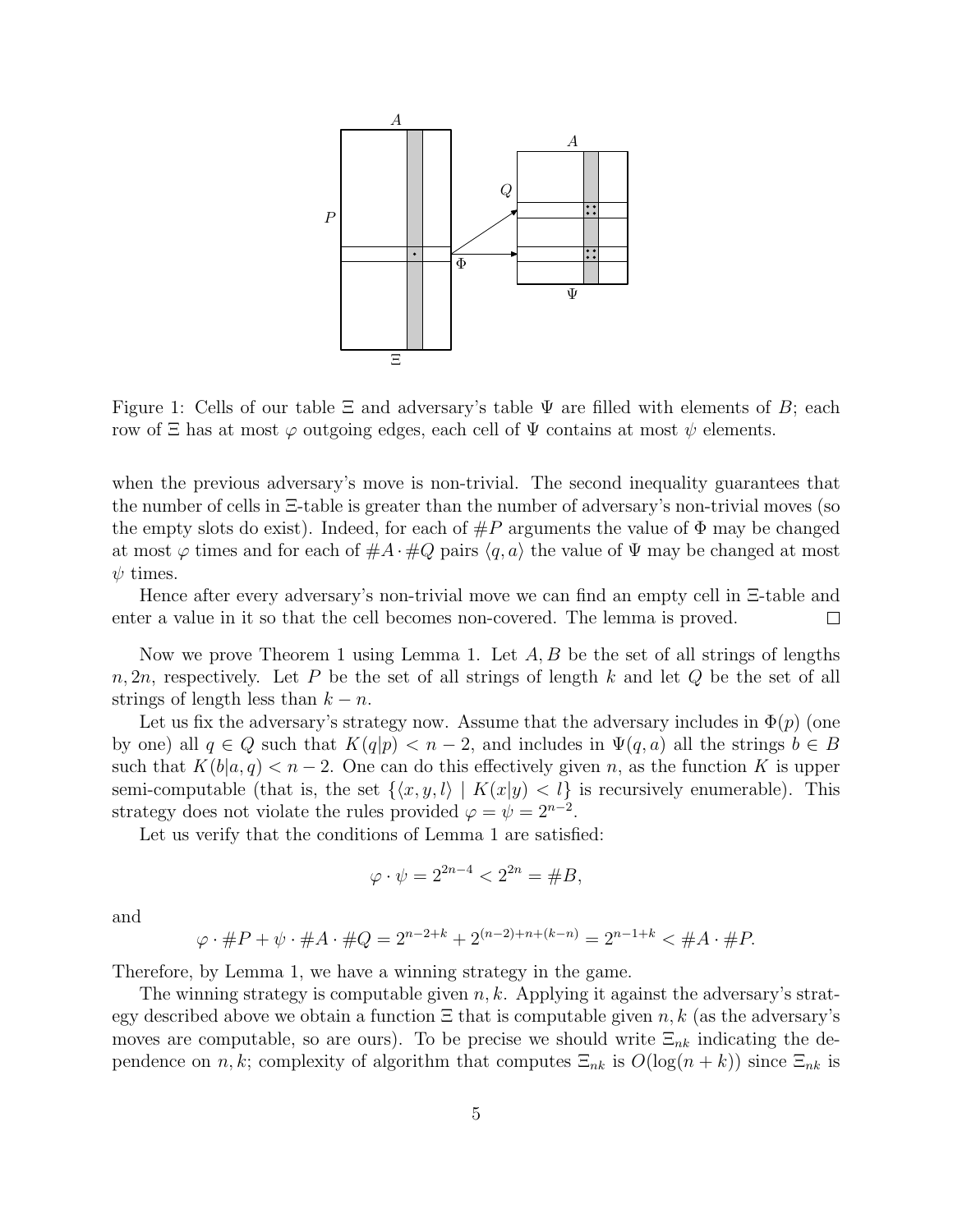determined by n, k. Since our strategy is a winning one, there exists a cell  $\langle p, a \rangle$  that is not covered after all non-trivial moves are performed. (It depends on  $n, k$  in a non-computable way, as we do not know which of the adversary's moves is the last non-trivial one.)

Let  $b = \Xi(p, a)$  be the element in the "winning" cell of our table. Then  $K(b|a, p) =$  $O(\log(n + k))$ . As the cell  $(p, a)$  is not covered, there is no string q of length less than  $k - n$ such that  $K(q|p) < n-2$  and  $K(b|a,q) < n-2$ . This is weaker than required: we want the statement to be true for all q of complexity less than  $k - n - \varepsilon$  (and not the length less than  $(k - n)$ . However it is easy to fix this. Replacing q by its shortest description we increase  $K(b|a, q)$  and  $K(q|p)$  by  $O(log(n + k))$  and this increase can be compensated by the choice of  $\varepsilon$ . It remains to fix only one problem: we want the complexity of p given a to be at least  $k - \varepsilon$  and the rules of the game do not provide any guarantee for this.

Let us change the game allowing the adversary one more type of moves: at any step adversary may remove (="mark as unusable") any cell of the table of  $\Xi$ , but in every column the total number of removed cells should not exceed  $\#P/2$  (so at least half of cells remain intact). In the winning rule we require that the cell  $\langle p, a \rangle$  has not been removed by the adversary. For the modified game the statement of Lemma 1 is changed as follows: in the right hand side of the inequality  $\varphi \cdot \#P + \psi \cdot \#A \cdot \#Q \lt \#A \cdot \#P$  the term  $\#A \cdot \#P$  is replaced by  $\#A \cdot \#P/2$ . The modified lemma is still true: Indeed, if we cannot perform any move then we have used all the non-removed cells, thus we have done  $\#A \cdot \#P/2$  moves. And the conditions of the modified lemma are still fulfilled.

Other changes are as follows: the adversary removes all the cells  $\langle p, a \rangle$  such that  $K(p|a)$  <  $k-1$ . It is clear that, in every column, at most half cells are removed. After this modification we know that for the winning cell  $\langle p, a \rangle$  the complexity of p given a is at least  $k - 1$ , and the theorem is proved.

#### 3 Probabilistic approach

The strategy used in the previous section is quite simple: after looking at the adversary's move we check whether all uncovered cells have disappeared; if yes, we create a new uncovered cell. In fact, a completely different "blind" strategy could be also successful: we can decide in advance what should be in our table and completely ignore the moves of the adversary.

To implement this approach we need to prove that there exists a function Ξ such that for any adversary moves there exists an uncovered cell. This can be done by a probabilistic argument: for each adversary behavior we prove that only a tiny fraction of functions Ξ do not work, so the probability that a randomly chosen function does not work for a given adversary behavior is very small and the sum of these probabilities over all possible behaviors is less than 1.

Theorem 1 can be proved in this way, but to avoid repetitions we provide the proof for the stronger Theorem 2. (A weaker version of Theorem 2 can also be proved with a game argument, see [4].) Since we want to prove that for all pairs  $\langle a, b \rangle$  (under some conditions) there exists a program that cannot be simplified, we now consider pairs  $\langle a, b \rangle$  instead of cells  $\langle p, a \rangle$ .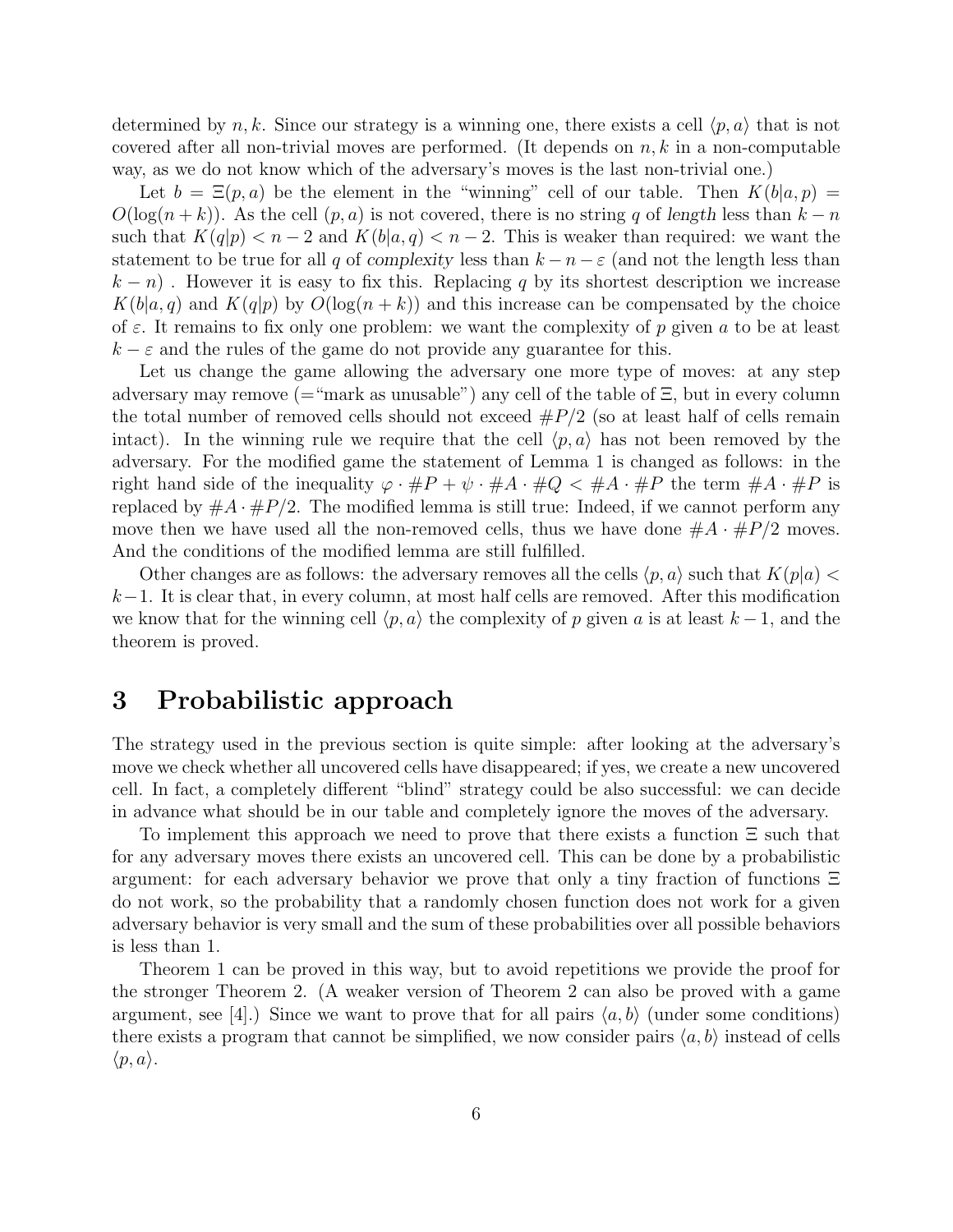Assume that finite sets  $A, B, P, Q$  are fixed. (They will play the same role as before.) Consider functions  $\Xi: P \times A \to B$  and multi-valued functions  $\Phi: P \to Q, \Theta: A \to P$ and  $\Psi: Q \times A \to B$  having at most  $\varphi$ ,  $\theta$  and  $\psi$  values, respectively, for each argument. (The functions  $\Phi$  and  $\Psi$  play the same role as before. The value  $\Theta(a)$  corresponds to the list of removed cells in column a.)

Call a pair  $\langle a, b \rangle \in A \times B$  covered (for given  $\Xi, \Phi, \Theta, \Psi$ ) if for all  $p \in P \setminus \Theta(a)$  such that  $\Xi(p, a) = b$  there exists  $q \in \Phi(p)$  such that  $b \in \Psi(q, a)$ . Let  $B(a)$  denote the set of all  $b \in B$ such that the pair  $\langle a, b \rangle$  is covered.

Fix two natural parameters  $\alpha \ll #A$  and  $\beta \ll #B$  and call a function  $\Xi$  a winning function (cf. the game described above) if for all multi-valued  $\Phi$ ,  $\Theta$  and  $\Psi$  satisfying given bounds on the number of values, the inequality

$$
\#\{a \in A \mid \#B(a) \ge \beta\} < \alpha
$$

holds. If a function  $\Xi$  is winning, we can put its values in the table ignoring the adversary's moves and guarantee that we win and, moreover, that for almost all  $a \in A$  (with less than  $\alpha$ exceptions) for almost all  $b \in B$  (with less than  $\beta$  exceptions) the pair  $\langle a, b \rangle$  is not covered.

The following lemma says that (under some restrictions on the parameters) the winning function exists. Its proof uses probabilistic arguments.

**Lemma 2.** Let 
$$
s = (\beta - \varphi \psi)/\#B
$$
. If  
\n $2^{\#A}(2^{\#B}(1-s)^{\#P-\theta})^{\alpha} \cdot (\#Q)^{\varphi \cdot \#P} \cdot (\#P)^{\theta \cdot \#A} \cdot (\#B)^{\psi \cdot \#Q \cdot \#A} < 1$ 

then there is a winning function.

Let us first prove Theorem 2 using this lemma; then we give a proof for Lemma 2 and therefore complete the proof of Theorem 2.

Given  $a, b, n, k$  satisfying the conditions of the theorem (for  $\varepsilon$  to be chosen later), let A, B be the sets of strings of length  $K(a)$ ,  $K(b|a)$  respectively. Let  $\delta$  be a function of  $K(a)$ , k of order  $O(\log(K(a) + k))$  to be chosen later. Let P be the set of strings of length k and Q the set of strings of length less than  $k - n - 3\delta$ . Fix the functions  $\Phi$ ,  $\Theta$ ,  $\Psi$  as follows:

$$
\Phi(p) = \{q \mid K(q|p) < n\}, \ \Theta(a') = \{p \mid K(p|a') < k - 3\delta\}, \ \Psi(q, a') = \{b \mid K(b|q, a') < n\}.
$$

They satisfy the requirements for the number of values provided  $\varphi = \psi = 2^n$  and  $\theta =$  $2^{k-3\delta}$ . Finally, let  $\alpha = 2^{K(a)-\delta}$ ,  $\beta = 2^{K(b|a)-\delta}$ , so the "exceptional" values form a  $2^{-\delta}$ -fraction among all  $a$  (or  $b$ ).

First we verify that if  $\varepsilon$  is much greater than  $\delta$  then the chosen parameters satisfy the conditions of Lemma 2. (Later we show that the conclusion of Lemma 2 implies the statement of Theorem 2.)

As  $K(b|a) > 2n + \varepsilon \gg 2n + \delta$ , we have  $s = (2^{K(b|a)-\delta} - 2^{2n})2^{-K(b|a)} > 2^{-\delta-1}$ . Therefore,

$$
1 - s \leqslant 1 - 2^{-\delta - 1} \leqslant e^{-2^{-\delta - 1}} < 2^{-2^{-\delta - 1}}.
$$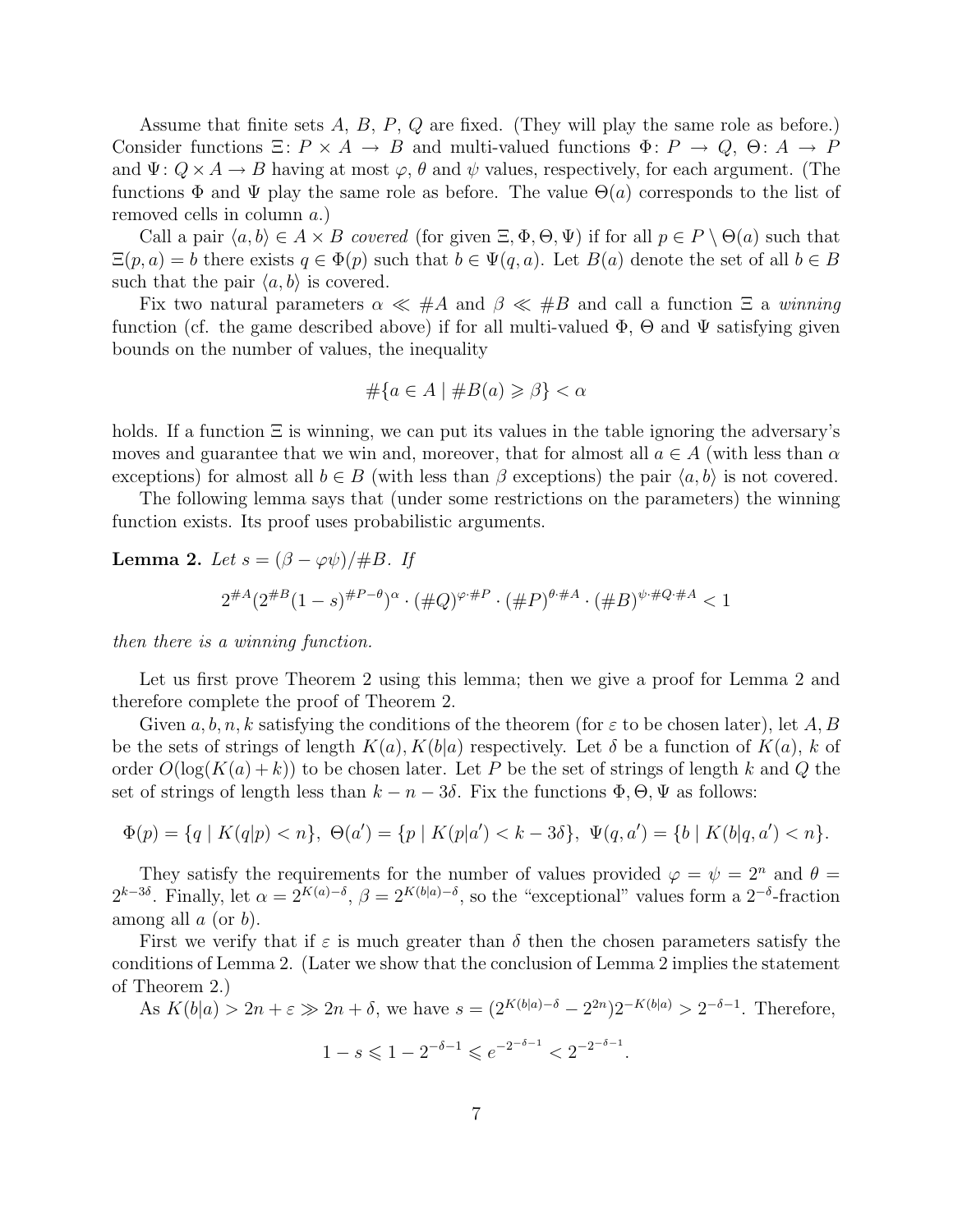As  $\#P = 2^k \gg 2^{k-3\delta} = \theta$ , we have  $\#P - \theta > \#P/2$ , thus, it is enough to show that

$$
2^{\#A} (2^{\#B} 2^{-2^{-\delta-1} \cdot \#P/2})^{\alpha} \cdot (\#Q)^{\varphi \cdot \#P} \cdot (\#P)^{\theta \cdot \#A} \cdot (\#B)^{\psi \cdot \#Q \cdot \#A} < 1
$$

Let us focus on the exponents in this inequality. The inequality is true if all the positive exponents are much less than the negative exponent, which is equal to  $2^{-\delta-1} \cdot \#P \cdot \alpha/2 =$  $2^{-\delta-2+k+(K(a)-\delta)}$ . So we need to show that

$$
#A = 2^{K(a)} \ll 2^{-2\delta - 2 + k + K(a)},
$$

$$
#B \cdot \alpha = 2^{K(b|a) + K(a) - \delta} \ll 2^{-2\delta - 2 + k + K(a)},
$$

$$
\varphi \cdot #P = 2^{n+k} \ll 2^{-2\delta - 2 + k + K(a)},
$$

$$
\theta \cdot #A = 2^{k - 3\delta + K(a)} \ll 2^{-2\delta - 2 + k + K(a)},
$$

$$
\psi \cdot #Q \cdot #A = 2^{n + (k - n - 3\delta) + K(a)} \ll 2^{-2\delta - 2 + k + K(a)}.
$$

The first condition is true, as  $k > \varepsilon \gg \delta$ . The second one is true, as  $k > K(b|a) + \varepsilon$ . The third one is true, as  $K(a) \geqslant n + \varepsilon$ . The remaining two inequalities are obviously true provided  $\delta$ is large enough. Note that the difference between the negative exponent and all the positive ones is at least  $\delta - O(1)$ . If  $\delta = O(\log(k + K(a))$  is chosen appropriately the difference is large enough to compensate the difference in bases:  $2^{\delta} \gg \log \#Q$ ,  $\log \#P$ ,  $\log \#B$ .

By Lemma 2 there is a winning function. To complete the argument, we need not just a winning function, but a winning function  $\Xi$  of Kolmogorov complexity of order  $O(\log(K(a))$ k)), that is, the Kolmogorov complexity  $K(\Xi)$  of the graph of  $\Xi$  should be  $O(\log(K(a)+k)).$ To prove that there is a winning function  $\Xi$  such that  $K(\Xi) = O(\log(K(a) + k))$  we can use the following (very general) argument: By a very long (but finite) exhaustive search we can check whether a given function is winning or not (checking all  $\Theta$ ,  $\Phi$  and  $\Psi$ ). Thus we can probe all the functions  $\Xi$  in some natural order until we find the first winning one. To run this algorithm we need only to know  $n, k, K(a), K(b|a)$ . As all these numbers are less than  $K(a) + k$ , the first winning function has Kolmogorov complexity  $O(\log(K(a) + k))$ .

As  $\Xi$  beats the chosen  $\Phi$ ,  $\Theta$ ,  $\Psi$  we have

$$
\#\{a' \in A \mid \#B(a') \geq 2^{K(b|a)-\delta}\} < 2^{K(a)-\delta}.
$$

Let us see what means that a pair  $\langle a', b' \rangle$  is not covered for chosen  $\Phi$ ,  $\Theta$ ,  $\Psi$ . This means that

there exists p of length k and complexity at least  $k-3\delta$  such that  $\Xi(p, a') = b'$  and there is no q of length less than  $k - n - 3\delta$  such that  $K(q|p) < n$  and  $K(b|q, a') < n$ .

Note that  $b' = \Xi(p, a')$  implies  $K(b'|p, a') = O(\log(K(a) + k)).$ 

Now we consider any pair  $\langle a, b \rangle$  that satisfies the assumption of Theorem 2. We show that the pair (the shortest program for a, the shortest program for b given  $a$ ) is not covered (i.e., has the property printed in italics above).

Indeed, covered pairs can be enumerated given  $k, n, K(a), K(b|a)$ . This implies that all a' with  $#B(a') > 2^{K(a)-\delta}$  can be enumerated too. As  $\Xi$  is winning, the number of such a' is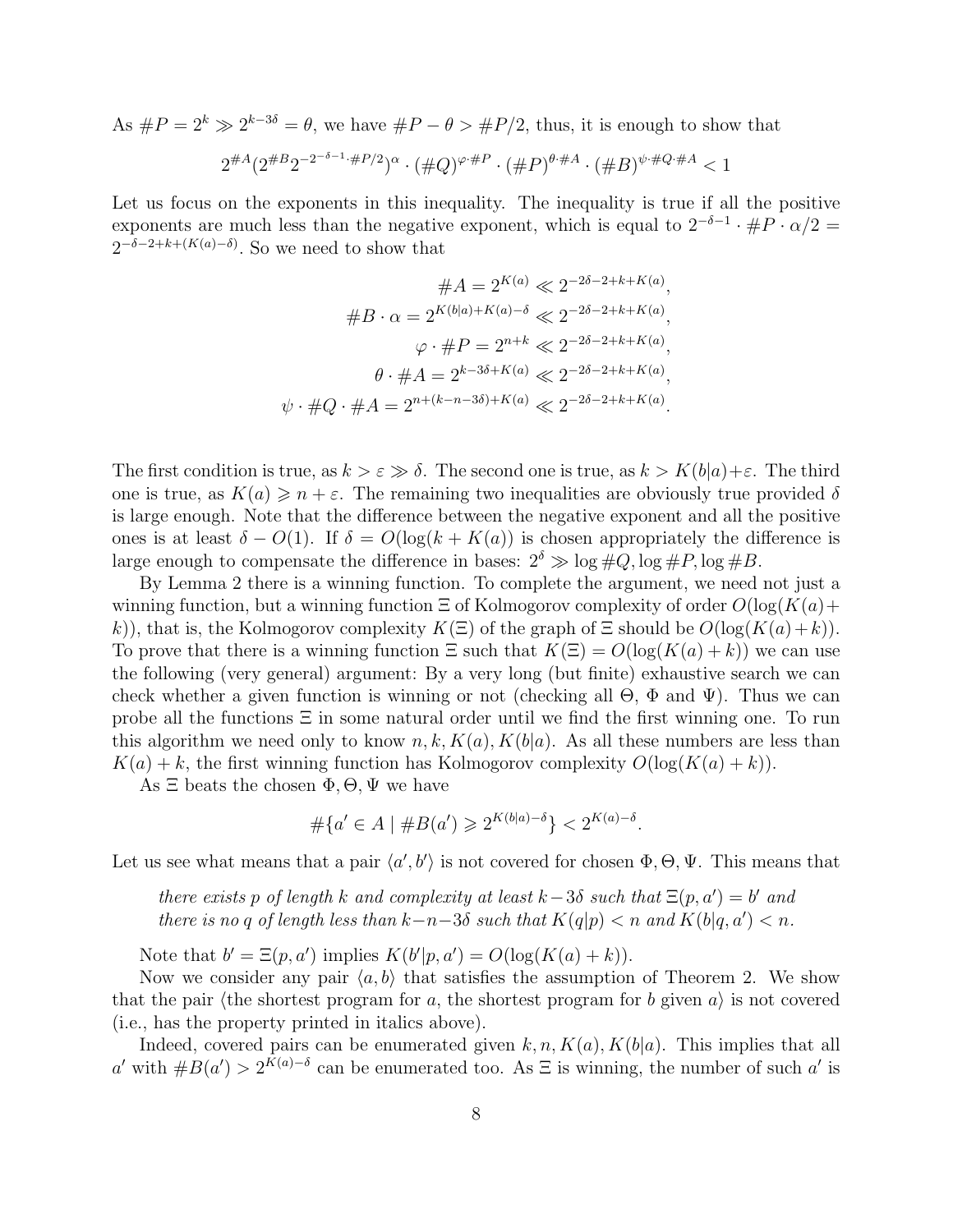less than  $2^{K(a)-\delta}$  hence every such a' has complexity at most  $K(a)-\delta+O(\log(K(a)+k))$  <  $K(a) - \delta/2$ , provided  $\delta$  is large enough. For remaining a' we have  $B(a') < 2^{K(b|a) - \delta}$ , hence for all  $b' \in B(a')$  it holds

$$
K(b'|a') < K(b|a) - \delta + O(\log(K(a) + k)) < K(b|a) - \delta/2.
$$

So for any covered pair at least one of these two inequalities is true.

On the other hand, if  $a'$  is the shortest program for  $a$  and  $b'$  is the shortest program for b given a and  $\delta$  is large enough then  $K(a') > K(a) - \delta/2$  and  $K(b'|a') > K(b|a) - \delta/2$  hence the pair  $\langle a', b' \rangle$  is not covered. That is, the statement above (printed in italics) is true for  $\langle a', b' \rangle$ . If we replace now  $a', b'$  by a, b, respectively, we change all the complexities involved by at most  $O(\log(K(a) + k))$ . In this way we obtain almost the statement in the conclusion of Theorem 2.

The only problem left is that in the quoted statement q ranges over strings of *length* less than  $n - k - 3\delta$  and not of *complexity* less than  $n - k - \varepsilon$ , as in Theorem 2. This is fixed in the same way as in the proof of Theorem 1: changing  $q$  to its shortest program increases  $K(b|a,q)$  and  $K(q|p)$  by  $O(log(K(a)+k)).$ 

It remains to prove Lemma 2.

Proof of Lemma 2. It is clear that without loss of generality we may assume that the functions  $\Phi$ ,  $\Theta$  and  $\Psi$  always take maximum allowed number of values (if  $\Xi$  wins in this case, it wins always).

First fix some  $\Phi$ ,  $\Theta$  and  $\Psi$  and prove that the probability that a randomly chosen function  $\Xi$  does not beat  $\Phi$ ,  $\Theta$  and  $\Psi$  is less than the first factor  $2^{\#A}(2^{\#B}(1-s)^{\#P-\theta})^{\alpha}$  in the inequality (assuming that all functions  $\Xi$  are equiprobable).

To this end we give an upper bound for the probability that  $\#B(a) \geq \beta$  for a fixed a. If  $#B(a) \geq \beta$  then there is a set  $B' \subset B$  of cardinality  $\beta$  such that all pairs in  $\{a\} \times B'$ are covered. Fix any such  $B'$ ; let us provide an upper bound for the probability that all pairs in  $\{a\} \times B'$  are covered. If this happens, then for all  $p \in P \setminus \Theta(a)$ , the value  $\Xi(p, a)$ gets outside B' or gets into the set  $\bigcup_{q\in\Phi(a)}\Psi(q,a)$ . For fixed  $p\in P$  the probability of this event is at most  $(1 - \#B'/\#B) + \varphi \psi / \#B = 1 - s$ , as  $\Xi(p, a)$  is chosen at random in B and the number of elements in  $\bigcup_{q\in\Phi(a)}\Psi(q,a)$  is at most  $\varphi\psi$ . Since for different p the values  $\Xi(p, a)$  are independent, all pairs in  $\{a\} \times B'$  are covered with probability at most  $(1-s)^{\#P-\Theta(a)} \leqslant (1-s)^{\#P-\theta}$ . By the union bound the probability that  $\#B(a) \geqslant \alpha$  is at most  $2^{\#B}(1-s)^{\#P-\theta}$ , since the number of different B' does not exceed  $2^{\#B}$ .

Again, by union bound the probability that the number of a with  $\#B(a) \geq \beta$  is at least  $\alpha$  does not exceed (the number of  $A' \subset A$  of cardinality  $\alpha$ ) times (the probability that  $#B(a) \geq \beta$  for all  $a \in A'$ ). The number of A' is less that  $2^{\#A}$ . The probability that  $#B(a) \geq \beta$  for all  $a \in A'$  is at most  $(2^{*B}(1-s)^{*B-\theta})^{\alpha}$ , as the values  $\Xi(p,a)$  are chosen independently for different a. Multiplying these two numbers we obtain the first factor  $2^{\#A}(2^{\#B}(1-s)^{\#P-\theta})^{\alpha}$  in the inequality.

Is is easy to see that the other three factors are the upper bounds for the number of different functions  $\Phi$ ,  $\Theta$  and  $\Psi$ , respectively.  $\Box$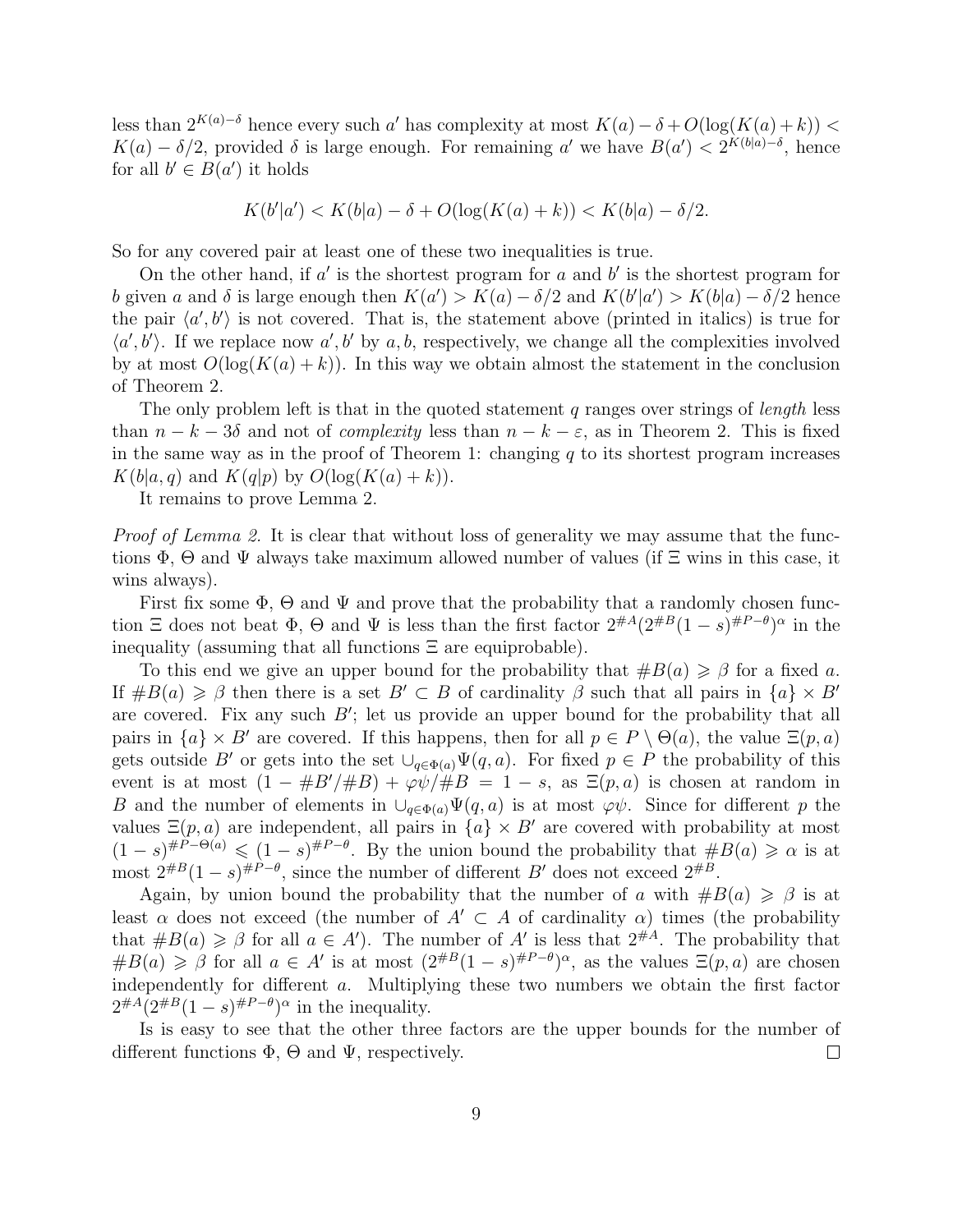As it was mentioned above, Theorem 2 implies Theorem 1. Thus we obtain a new proof of Theorem 1. What is the advantage of this (more complicated) proof? It shows that Theorem 1 can be strengthened as follows: for every oracle X there exist  $p, a, b$  satisfying condition (a) of the theorem (unchanged, without the oracle) such that  $K^X(p|a) \geq k - \varepsilon$ and there is no q for which both  $K^X(q|p)$  and  $K^X(b|a,q)$  are less than  $n - \varepsilon$ . Indeed, our winning function beats any adversary's strategy and its construction (and the inequality  $K(b|a, p) \approx 0$  does not depend on the enemy's strategy. The same applies to Theorem 2: the items (b) and (c) in its conclusion can be relativized by any oracle  $X$  provided its condition is relativized by the same oracle; item (a) remains unrelativized. [Instead of relativizing the Kolmogorov complexity by an oracle one can add any string as the extra condition in  $K(p|a)$ ,  $K(q|p)$  and  $K(b|a,q)$ .

#### 4 Algebraic construction

In the previous section we have proved the existence of a winning function; moreover, the first winning function (in some ordering) has small complexity since it can be found by an exhaustive search. However, the proof does not tell us what properties make this function winning. So in this section we give a more explicit argument.

Unfortunately, we do not know a specific example of a winning function as defined in the previous section (in the proof of Theorem 2). So we have to return to the (slightly modified) framework of Theorem 1 where we provided a non-reducible descriptions only for some a and b, not for (almost) all pairs  $a, b$ .

As in Section 2, let  $\Xi: P \times A \to B$  be a function and let  $\Phi: P \to Q$  and  $\Psi: Q \times A \to B$ be multi-valued functions that have at most  $\varphi$  and  $\psi$  values, respectively. We say that a pair (cell)  $\langle p, a \rangle$  is covered if there exists  $q \in \Phi(p)$  such that  $\Xi(p, a) \in \Psi(q, a)$ . Fix some  $\beta \in (0,1)$  and call  $\Xi$  winning if for all  $\Phi, \Psi$  the fraction of covered cells is at most  $\beta$ , i.e., the number of covered cells is at most  $\beta \cdot \#P \cdot \#A$ .

We could use the probabilistic arguments to show that there exists a winning function (under certain conditions on  $A, B, P, Q, \varphi, \psi, \beta$ ). Then we could find a winning function by an exhaustive search. But now we would like to have a more explicit example of a winning function.

The statement of Theorem 3 is based on the following example. Let  $A = B = F, P = F^2$ , where F is a finite field. Then the function  $\Xi((p_1, p_2), a) = p_1 + p_2 a$  is a winning one (for some natural values of the parameters). This happens because of some combinatorial properties of that function.

Consider a function  $\Xi: P \times A \to B$ . For every  $p \in P$  consider the corresponding line in the table  $\Xi$ , that is, the function  $\Xi_p: A \to B$  defined as  $\Xi_p(a) = \Xi(p, a)$ . We require that the functions  $\Xi_p$  for different p (=different lines of the table  $\Xi$ ) are far away from each other. This requirement seems natural: if there are many a's such that  $\Xi_p(a) = \Xi_r(a)$ , then the adversary may use the same  $q$  for  $p$  and  $r$ .

Formally speaking, we give the following

**Definition.** A function  $\Xi$  is  $\alpha$ -regular if for all  $p \neq r$  the number of  $a \in A$  such that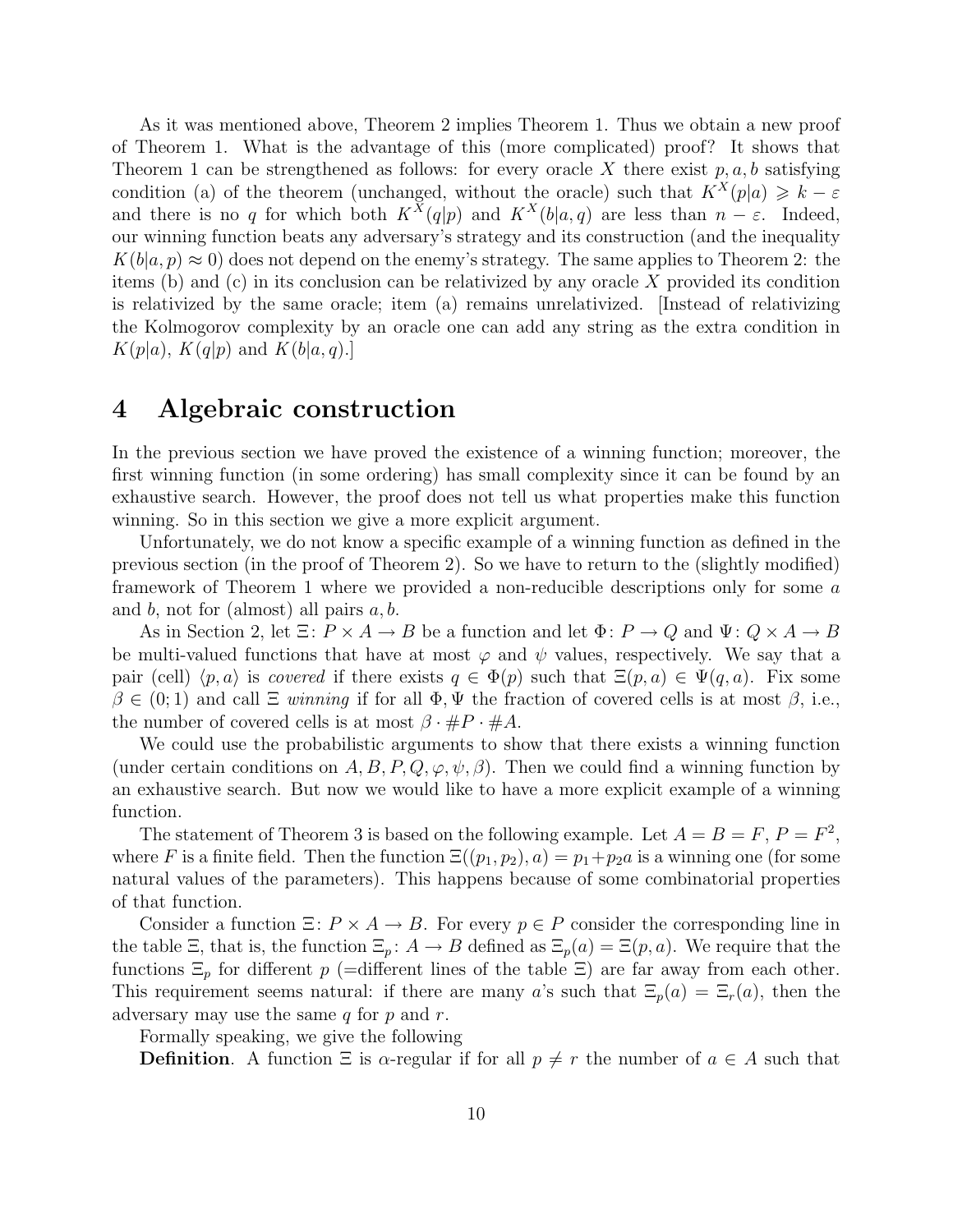$\Xi_p(a) = \Xi_r(a)$  is at most  $\alpha$  (=if the Hamming distance between corresponding lines is at least  $#A - \alpha$ ).

**Lemma 3.** Every  $\alpha$ -regular function is winning provided

$$
4\varphi\psi^2 \cdot \#Q \leqslant \beta \#P, \qquad 4\varphi\psi\sqrt{\alpha} \leqslant \beta\sqrt{\#A}.
$$

*Proof.* First we reduce the general case to the case  $\psi = 1$ . To this end we replace every line in the table  $\Psi$  by  $\psi$  lines (that contain the same elements of B as the old line, one element per cell). The height of the table,  $\#Q$ , becomes  $\psi$  times bigger and the function  $\Phi$  has now  $\psi$  times more values (each arrow is replaced by  $\psi$  arrows). So  $\varphi$  is replaced by  $\tilde{\varphi} = \varphi \psi$ . More precisely, if a function  $\Xi$  is winning for  $Q = \{1, \ldots, \psi\} \times Q$ ,  $\tilde{\varphi} = \varphi \psi$  and  $\psi = 1$  (all other parameters remain unchanged) then  $\Xi$  is winning with the original parameters. Indeed, every  $\Phi$ ,  $\Psi$  for the original game can be transformed into  $\tilde{\Phi}$ ,  $\tilde{\Psi}$  for the modified game: let  $\Phi(p)$  be the set  $\{\langle i, q \rangle | q \in \Phi(p)\}\$ , and let  $\Psi(\langle j, q \rangle, a)$  be equal to the jth value of  $\Psi(q, a)$ , in some order. If  $\Xi$  beats  $\Phi, \Psi$  then it beats also  $\Phi, \Psi$ .

The conditions of the lemma translate into the inequalities

$$
4\tilde{\varphi}\cdot\#\tilde{Q}\leqslant\beta\#P\quad\text{and}\quad 4\tilde{\varphi}\sqrt{\alpha}\leqslant\beta\sqrt{\#A}.
$$

So we can assume that  $\psi = 1$  from now on and continue the proof of Lemma 3.

Let us split a  $\varphi$ -valued function  $\Phi$  into  $\varphi$  single-valued functions  $\Phi_1, \ldots, \Phi_{\varphi}$ . Each  $\Phi_i$ covers some cells of the table  $\Xi$ , and it in enough to show that the fraction of elements covered by every  $\Phi_i$  is less than  $\beta/\varphi$ .

Why any single-valued function  $\Phi_i$  covers few cells? The reason is that  $\#Q$  is much less than  $\#P$ , thus in many cases the same line of the table  $\Psi$  must correspond to many lines of the table  $\Xi$ . By our assumption the lines of  $\Xi$  have small intersection and hence cannot be easily covered by the same Ψ-line. The formal argument use the following simple bound:

**Lemma 4.** Assume that a family of k subsets of an s-element set is given such that every two subsets in this family have at most  $\alpha$  common elements. Then the sum of cardinalities of all the subsets in the family is at most

$$
2s + 2k\sqrt{s\alpha}.
$$

**Remark:** For small k the first term of the sum  $2s + 2k$ √  $\overline{s\alpha}$ , not depending on k, is the main term; for large k the second term, linear in  $k$ , is the main term; two terms are equal for  $k = \sqrt{s/\alpha}$ .

*Proof.* Let  $s_1, \ldots, s_k$  be the cardinalities of the given subsets. The inclusions-exclusions formula implies that

$$
s \geqslant s_1 + s_2 + \ldots + s_k - k^2 \alpha
$$

(there are at most  $k^2$  pairwise intersections, each of cardinality at most  $\alpha$ ). Therefore

$$
s_1 + \ldots + s_k \leqslant s + k^2 \alpha.
$$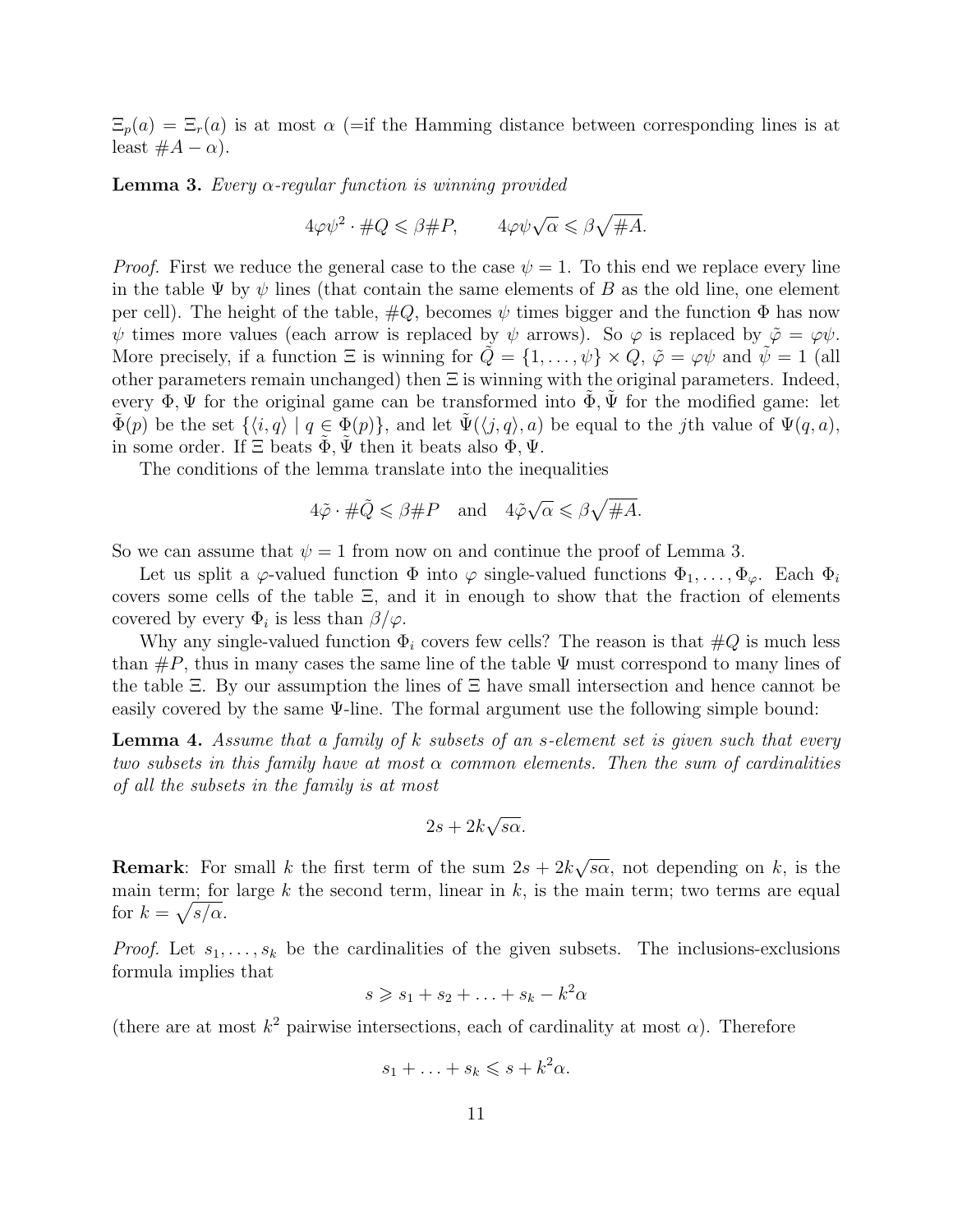If  $k \leq \sqrt{s/\alpha}$  then the second term  $(k^2\alpha)$  is bounded by s and the sum  $s+k^2\alpha$  is at most 2s. Hence the inequality of the lemma is true for all  $k \leq \sqrt{s/\alpha}$ . For  $k = \sqrt{s/\alpha}$  we have also  $s_1 + \ldots + s_k \leq 2k\sqrt{s\alpha}$ , as in this case  $2k\sqrt{s\alpha} = 2s$ . Since the right hand side of the last inequality is linear in k, the inequality is true for all  $k \geqslant \sqrt{s/\alpha}$ . To demonstrate this let us delete from the sum  $s_1 + \ldots + s_k$  all terms except for the  $\sqrt{s/\alpha}$  largest ones. As the average of remaining terms is not smaller than the average of all terms, we are done.  $\Box$ 

In fact this proof works only if  $\sqrt{s/\alpha}$  is an integer. This is not really important since one can easily adapt the arguments below and use Lemma 2 only for integer case, but we can still prove Lemma 2 in general case using more careful bounds. Namely,  $s_1 + \ldots + s_k \leq$  $s + (k(k-1)/2)\alpha$ , since there are at most  $k(k-1)/2$  pairwise intersections. Then for  $k = \lceil \sqrt{s/\alpha} \rceil$  we have

$$
s + (k(k-1)/2)\alpha \leqslant s + \frac{1}{2}\sqrt{s/\alpha}(\sqrt{s/\alpha} + 1)\alpha \leqslant s + \frac{1}{2}\sqrt{s}(\sqrt{s} + \sqrt{\alpha}) \leqslant 2s \leqslant 2k\sqrt{s\alpha},
$$

(we may assume without loss of generality that  $\alpha \leqslant s$ ), and the proof can be completed as before.

Let us continue the proof of Lemma 3. If k different lines of  $\Xi$  are mapped by  $\Phi_i$  onto one line of  $\Psi$ , then the sets of covered columns in any two of these lines have at most  $\alpha$  common elements. Hence the total number of covered cells in these k lines is at most

$$
2\#A + 2k\sqrt{\#A\alpha}.
$$

We have to sum this numbers for all  $\#Q$  elements that can be values of the function  $\Phi_i$ , that is, over all lines of table  $\Psi$ . √

The first terms sum up to  $2 \# A \cdot \# Q$ , the second ones sum up to  $2 \cdot \# P$  $\overline{\#A\cdot\alpha}$ . So the total number of cells covered by each  $\Phi_i$  is at most

$$
2\#A\cdot\#Q+2\cdot\#P\sqrt{\#A\alpha}.
$$

Recalling that there are  $\varphi$  functions  $\Phi_i$  we conclude that the number of covered cells is at most

$$
2\varphi \cdot \#A \cdot \#Q + 2\varphi \cdot \#P\sqrt{\alpha \cdot \#A}.
$$

 $\Box$ 

The conditions of the lemma imply that this is less than  $\beta \cdot \#P \cdot \#A$ .

Assume now that  $n, i$  satisfy conditions of Theorem 3, i.e.,  $i \leq n/4$ . Let  $A = B$  be the field of cardinality  $2^n$ , and let P be the set of all linear functions  $(x \mapsto p_1x + p_2)$  from A to A. A linear function is determined by its two coefficients  $p_1, p_2$ , thus  $\#P = 2^{2n}$ . We let  $\alpha = 1$ , as if two linear functions coincide in two points then they coincide everywhere.

Let  $Q = \{0,1\}^{2n-3i}$  and  $\varphi = \psi = 2^{i-\gamma}, \ \beta = 2^{-\gamma}$  where  $\gamma = O(\log n)$  is to be specified later. Let us verify that the conditions of Lemma 3 are satisfied. We need to check that

$$
4\varphi\psi^2 \cdot \#Q = 2^{2+3(i-\gamma)+(2n-3i)} = 2^{2+2n-3\gamma} \ll 2^{2n-\gamma} = \beta \cdot \#P,
$$
  

$$
4\varphi\psi \cdot \sqrt{\alpha} = 2^{2+2(i-\gamma)} \ll 2^{n/2-\gamma} = \beta \cdot \sqrt{\#A}.
$$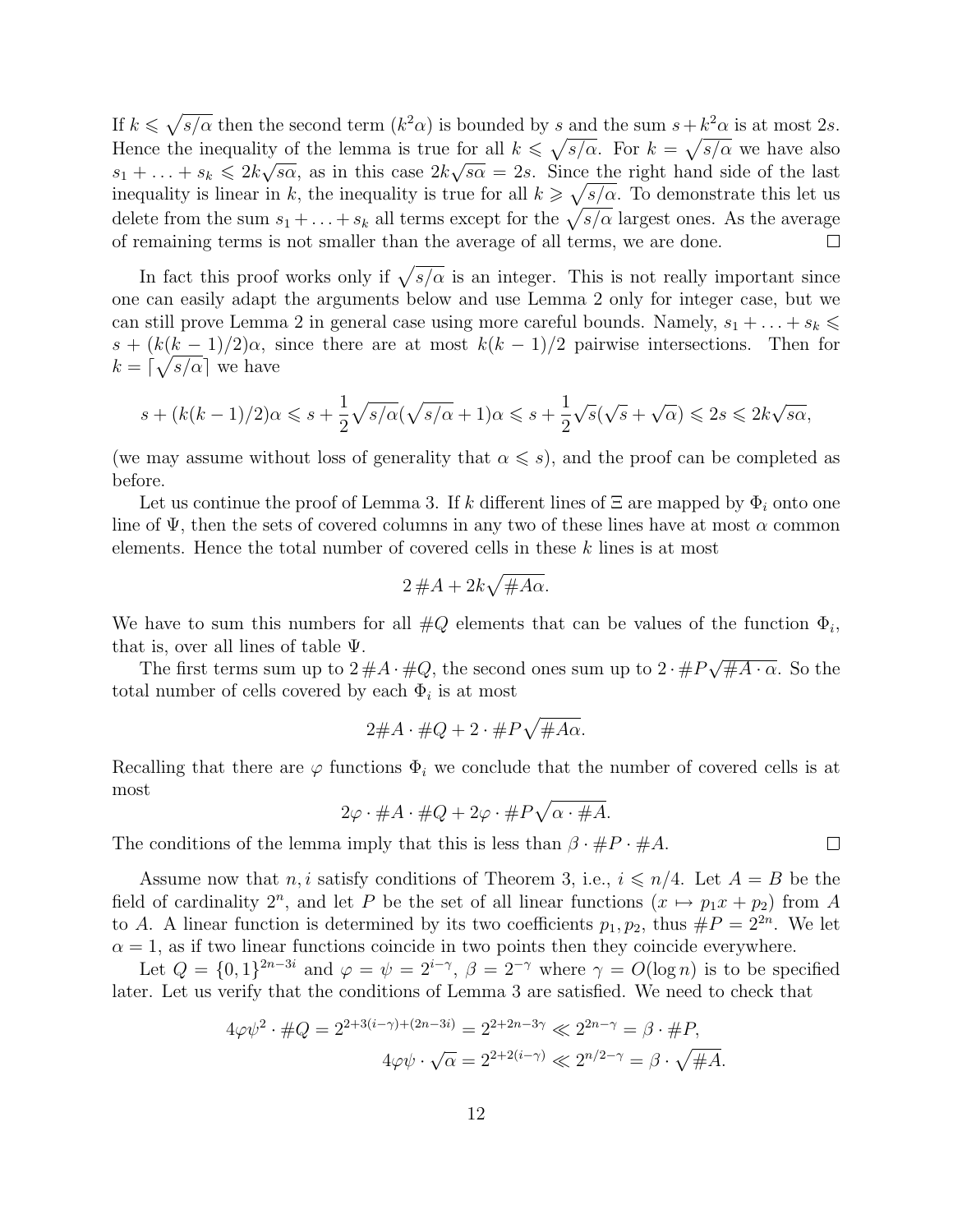The first inequality is evident, the second one is guaranteed by the condition  $i \leq n/4$ . Now consider the functions

$$
\Phi(p) = \{ q \mid K(q|p) < i - \gamma \}, \qquad \Psi(q, a) = \{ b \mid K(b|q, a) < i - \gamma \}.
$$

These  $\Phi$ ,  $\Psi$  satisfy the requirements on the number of values. Therefore, by Lemma 3 the number of covered cells is at most  $2^{3n-\gamma}$ . As covered cells can be enumerated given n, the complexity of every covered cell is at most  $3n - \gamma + O(\log n) < 3n$  provided  $\gamma$  is large enough. Thus every random cell  $\langle p, a \rangle$  is not covered. This means that there is no q of length less than  $2n - 3i$  with  $K(q|p) < i - \gamma$  and  $K(b|q, a) < i - \gamma$ . As before, this implies that there is no q of complexity less than  $2n-3i$  such that  $K(q|p) < i - \gamma + O(\log n)$  and  $K(b|q, a) < i - \gamma + O(\log n)$ . Theorem 3 is proved.

Let us give one more example of a non-reducible description, more "geometric" than that of Theorem 3. Consider the two-dimensional vector space (the plane) over the finite field of cardinality  $2^n$ . The set A now consists of all points of this plane and the set B consists of all lines on it. The set P consists also of all points of this plane. The function  $\Xi$  is defined as follows:  $\Xi(p, a)$  is the line passing through a and p (for  $a \neq p$ ). This time  $\alpha \approx 2^n$ , as the line  $ap_1$  coincides with the line  $ap_2$  only if a lies on the line  $p_1p_2$  (in fact, small corrections are needed to take into account that  $a \neq p_1$  and  $a \neq p_2$ )

Let  $Q = \{0,1\}^{1.5n}$ . For appropriate choice of  $\beta, \varphi, \psi$  the conditions of Lemma 3 are satisfied. And the conditional complexity of  $b = \Xi(a, p)$  given a is at most  $n + O(\log n)$ , as there are about  $2<sup>n</sup>$  lines passing through any given point. Apply the winning strategy based on the function  $\Xi$  against adversary's strategy from Section 2. The covered subset of  $P \times A$  is small and can be enumerated given n. This implies that all the random pairs in  $P \times A$  (those whose complexity is close to  $4n$ ) are not covered. Therefore we obtain the following result (taking into account that the line passing through a pair of random independent points is random):

any random line  $b$  on the plane over the field of cardinality  $2<sup>n</sup>$  has conditional complexity  $\approx n$  given every its random point a; every other random point p on that line is a description of complexity 2n for b (given the point a) that cannot be reduced to a description of complexity 1.5n.

(More precisely, we should require that a and p are independent random points on  $b$ , i.e.,  $K(a, p|b) \approx 2n$ .

The constructions of this section (except for being more intuitive) have the following advantage compared to proofs from Sections 2 and 3: The complexities  $K(b|a)$  and  $K(b|a, p)$ remain small even if we consider time-bounded version of Kolmogorov complexity, i.e., require that the running time of the machine finding the object from its description is bounded by a polynomial in  $n$ . And the non-reducible program exists even for complexity relativized by any oracle, as in Section 3.